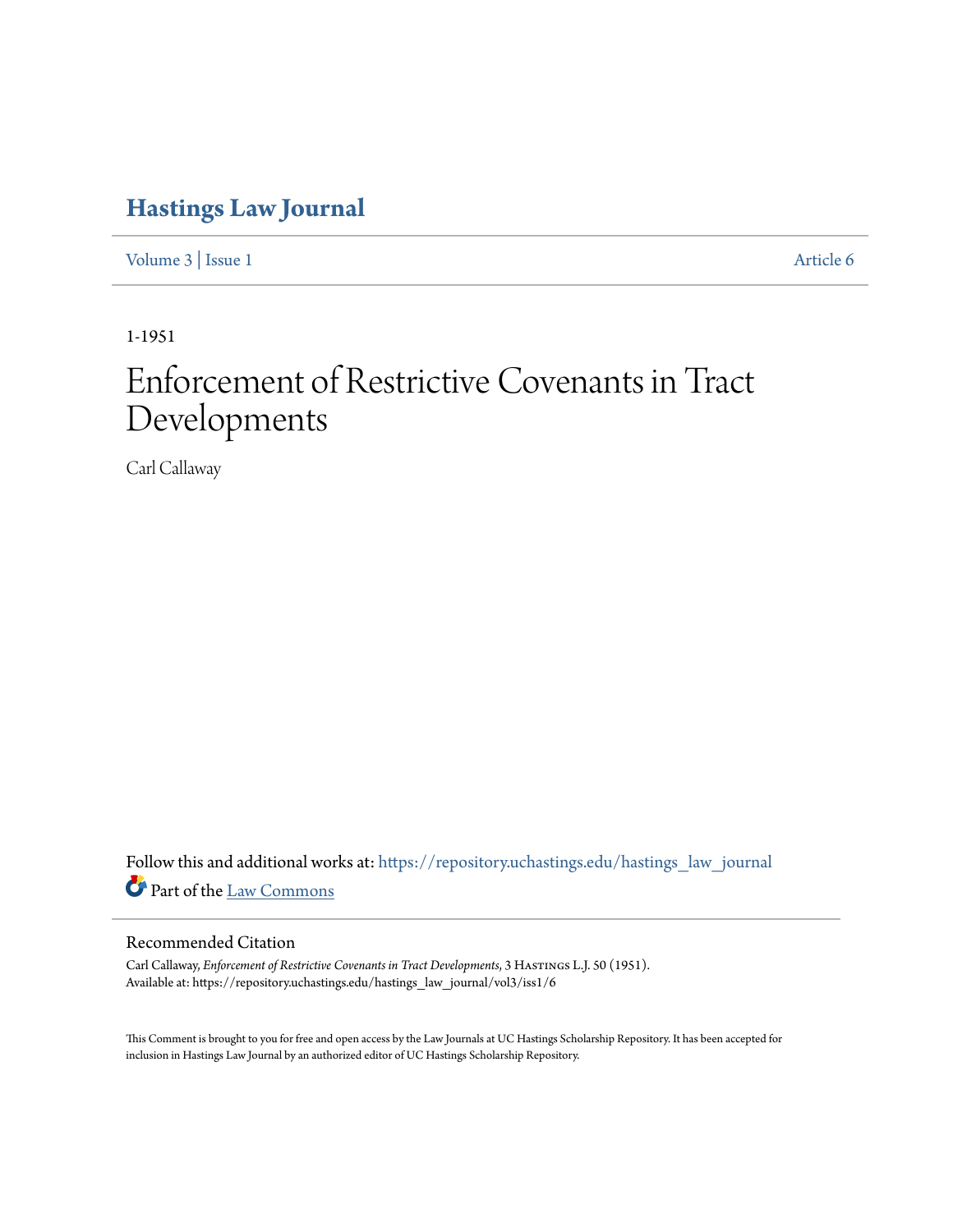# ENFORCEMENT OF RESTRICTIVE COVENANTS **IN** TRACT **DEVELOPMENTS**

#### *By* CARL CALLAWAY

Restrictive covenants are, in respect to property law in general, relatively new. The problems and questions which can be encountered in working with them can become quite complex. This is especially true in the case of tract developments where a developer may subdivide a large tract of land into building lots, anywhere from a few to several hundred, and sell them individually with restrictive covenants in each of the deeds. Among the problems that most frequently arise is the age-old one of the running of covenants, or to put it another way: Who can enforce the restrictive covenants against whom? Two of the most important factors to consider in working out a solution to this problem are  $(a)$  the relation in time in which the parties acquired their lots and (b) the intent of the parties with respect to the binding effect of the restrictions. In at least one theory of enforcement of these restrictions there may also be a question as to notice by a subsequent purchaser of the existence of the covenant. A recent Connecticut case' illustrates the obstacles which are encountered and must be overcome in order that all of the lots in a tract may simultaneously enjoy the benefits and bear the burdens of restrictive covenants. In that case a developer acquired a tract of land by a deed which restricted its use to private residence purposes. He then subdivided this tract into eight lots and eventually sold them all. A map of the subdivision was recorded. The lots were conveyed by the developer in the following order of time: The predecessor in title of plaintiff Maganini acquired lot 2 in 1913. The predecessor in title of the defendant Hodgson acquired lot 6 on July 12, 1915; and, shortly thereafter on July 29, 1915, the predecessor in title of plaintiff Maloney acquired lot 5. The deeds to all lots contained substantially uniform restrictions that the lots were to be used only for residence purposes, with only one residence on each lot, and the lots were not to be subdivided further if the lots would then be less than one acre in size. All of the lots were by municipal ordinance in an **A-1** zone for residence purposes which requires the lots be no smaller than one acre. Defendant had no actual notice of the restrictions because they were not contained or referred to in her deed. When she commenced extensive alterations of her garage, to convert it into a small private residence with the intention of selling her main house and subdividing her lot into two lots smaller than one acre each, the plaintiffs sought an injunction. Plaintiffs alleged that their lots will be depreciated in value to the extent of \$25,000

<sup>&</sup>lt;sup>1</sup>Maganini et al. v. Hodgson, 82 A. 2d 801 (Conn., 1951).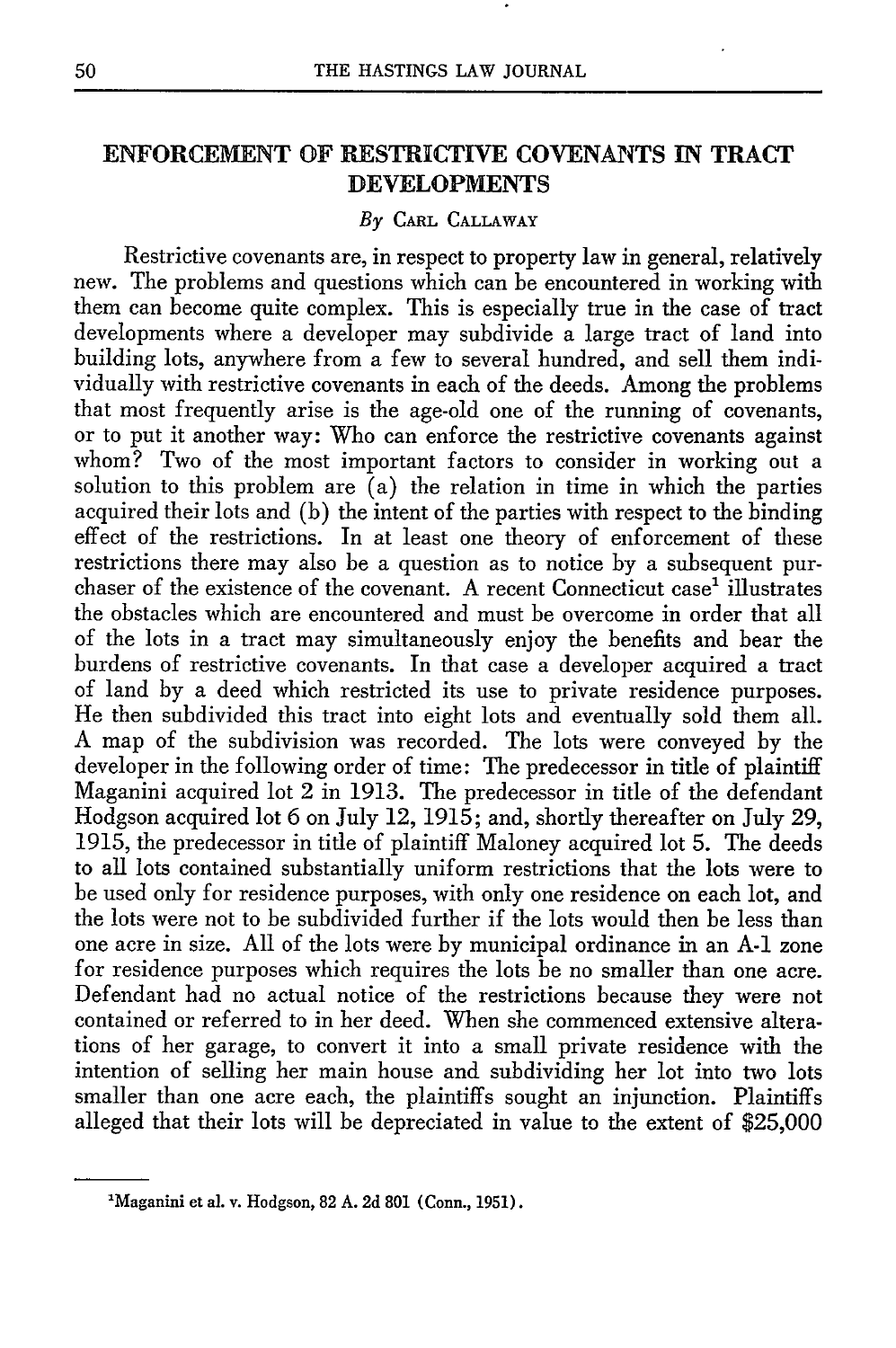and \$10,000, respectively. The trial court held that Maloney could enforce the restrictions but that Maganini could not. Maganini and the defendant both appealed. Upon appeal, it was held that Maganini could also enforce the restrictions and that defendant was bound by the restrictions. The reasons  $\cdot$ the trial court gave why Maganini could not enforce the covenant were that (a) the restrictions in their deed varied from those in the other deeds so Maganini's lot was not part of the tract development; and, (b) because his lot was conveyed to him prior to the time of the conveyance of the defendant's lot. The Supreme Court of Connecticut brushed aside reason (a), saying the variance in the restrictions was more apparent than real,<sup>2</sup> and thus included the Maganini lot in the development. This is the most significant thing in the opinion, because this change in conclusion takes all the vitality out of reason (b). The relation in time of the conveyances ceases to have any significance once the lots in question come within a tract development, as the relation in time is not a factor in the theory on which tract development restrictions are enforced. The court states' that it is true that the restrictions can not be enforced by a prior grantee if the only evidence relied upon as a ground for enforcing the restrictions is evidence from individual deeds but that this principle is not true if a uniform plan of tract development is found to exist. The court had concluded that there was a uniform plan of development and therefore Maganini could enforce the restrictions. There are several theories which are suggested to explain the enforcement of restrictive covenants.<sup>4</sup> They are  $(1)$  the Contract theory;  $(2)$  the Equitable Easement theory; (3) the Unjust Enrichment theory; and (4) what may be called the Tract Development theory.

# *The Contract Theory*

Under the first theory<sup>5</sup> the law of contracts is applied as a basis for enforcing the covenant between grantor and grantee $^6$  as to the use which the grantee may make of the land conveyed to him. The covenant given by the grantee in the deed is the expression of this contract and shows the intent of the parties. The use of the land is the subject-matter of the contract. The

*aId.,* at 804. *<sup>8</sup>*

*<sup>1</sup>d.,* at 804 to 805.

<sup>&#</sup>x27;For general reading on the subject and the various theories the following are recommended: Clark, "Covenants and Interests Running With the Land" (2d ed., 1947); Reno, "The Enforcemen of Equitable Servitudes in Land," 28 Va. L. Rev. 951 (1942) ; Burby, "Land Burdens in California: Equitable Land Burdens," 10 So. Calif. L. Rev. 281 (1937) ; McClintock on "Equity," at 336 to 357 (2d ed., 1948) **;** Burby on "Real Property," 129 to 140 (1943) ; and also see annotations in 124 Am.

St. Rep. 128; 14 Ann. Cas. 1018; and 37 L. R. A. (n. s.) 12. 'For a discussion of this theory see Reno, "The Enforcement of Equitable Servitudes in Land," 28 Va. L. Rev. 951 at 973 to 975 (1942).

See Clark, "Covenants and Interests Running With the Land" (2d ed., 1947), at 172; and Reno, "The Enforcement of Equitable Servitudes in Land," 28 Va. L. Rev. 951 at 952 to 953.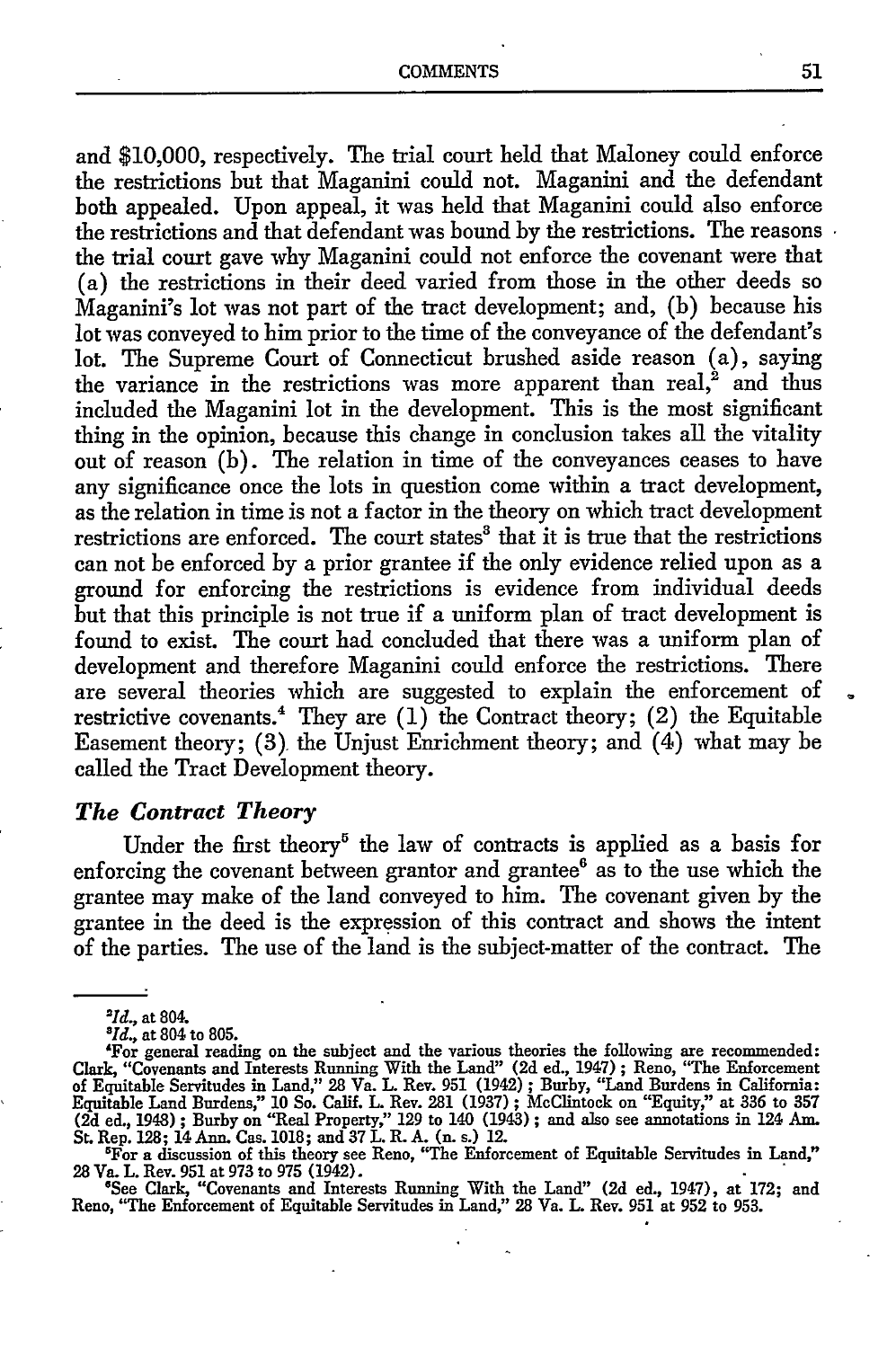contract creates a legal relationship between the parties.<sup>7</sup> It is not an interest in the land.' If equity does enforce restrictive covenants on this basis, it is giving specific performance of a contract in relation to land.<sup>9</sup> Contract law allows the assignment of the benefit of the promise, or of the promise itself, by the promisee.<sup>10</sup> Third party beneficiary contracts also allow a third party, not an actual party to the contract to enforce the promise, when the contract was entered into for his benefit. However, the right of the promisor to transfer his obligation has never been recognized so as to make some third party the primary obligor. The primary obligation always remains with the promisor.<sup>11</sup> Applying these contract principles to our problem we see that while plaintiff Maganini might be entitled to enforce the promise on the basis of an assignment to him of the promise or on the basis of being a third party beneficiary, he could not enforce the promise against defendant because he was not the promisor, but only a successor in interest to the promisor with respect to the land. In such a case the promisor could not assign or impose the obligation of the contract upon the defendant in the absence of a novation or some new undertaking by the latter.<sup>12</sup> On the basis of contract law defendant would be free of the restrictive covenant for lack of "privity of contract." The contract theory then cannot explain the decision of the Supreme Court.

# *The Equitable Easement Theory*

Under the equitable easement theory<sup>13</sup> equity enforces the covenant in much the same manner as easements at law are recognized and enforced.<sup>14</sup> Historically law courts refused to enforce restrictive covenants because they were negative in character.<sup>15</sup> Equity assumed jurisdiction to fill the gap.<sup>16</sup> The covenant in the deed runs from the grantee to the grantor and creates in the grantor an'interest in the land conveyed which equity treats as an equitable easement. The nature of the easement is the right of the grantor, who still owns land to which the right attaches (the dominant tenement), to have the

"See Corbin, "Assignment of Contract Rights," 74 **U.** of Pa. L. Rev. **207** at **216 (1926).** "But see Reno, "The Enforcement of Equitable Servitudes in Land," **28** Va. L. Rev. **951** at

*"Id.,* at **973.**

*""Ibid.*

<sup>&#</sup>x27;See Reno, "The Enforcement of Equitable Servitudes in Land," **28** Va. L. Rev. **951** at **961.** *<sup>8</sup> lbid.*

*<sup>&#</sup>x27;Id.,* at **973;** and McClintock on "Equity," at **336 (2d** ed., 1948).

<sup>&</sup>quot;See Reno, "The Enforcement of Equitable Servitudes in Land," 28 Va. L. Rev. **951** at **952;** and also Corbin, "Assignment of Contract Rights," 74 **U.** of Pa. L. Rev. **207 (1926).**

**<sup>1085</sup>** (1942), where he indicates the covenant could be enforced against a party, other than the promisor, on the basis of an implied at law duty on all of the public not to interfere with the covenant.

<sup>&</sup>lt;sup>13</sup>For a discussion of this theory see Reno, "The Enforcement of Equitable Servitudes in Land," **28** Va. L. Rev. **951** at **975** to **979** (1942).

<sup>&</sup>quot;Burby on "Real Property," at **129** (1943).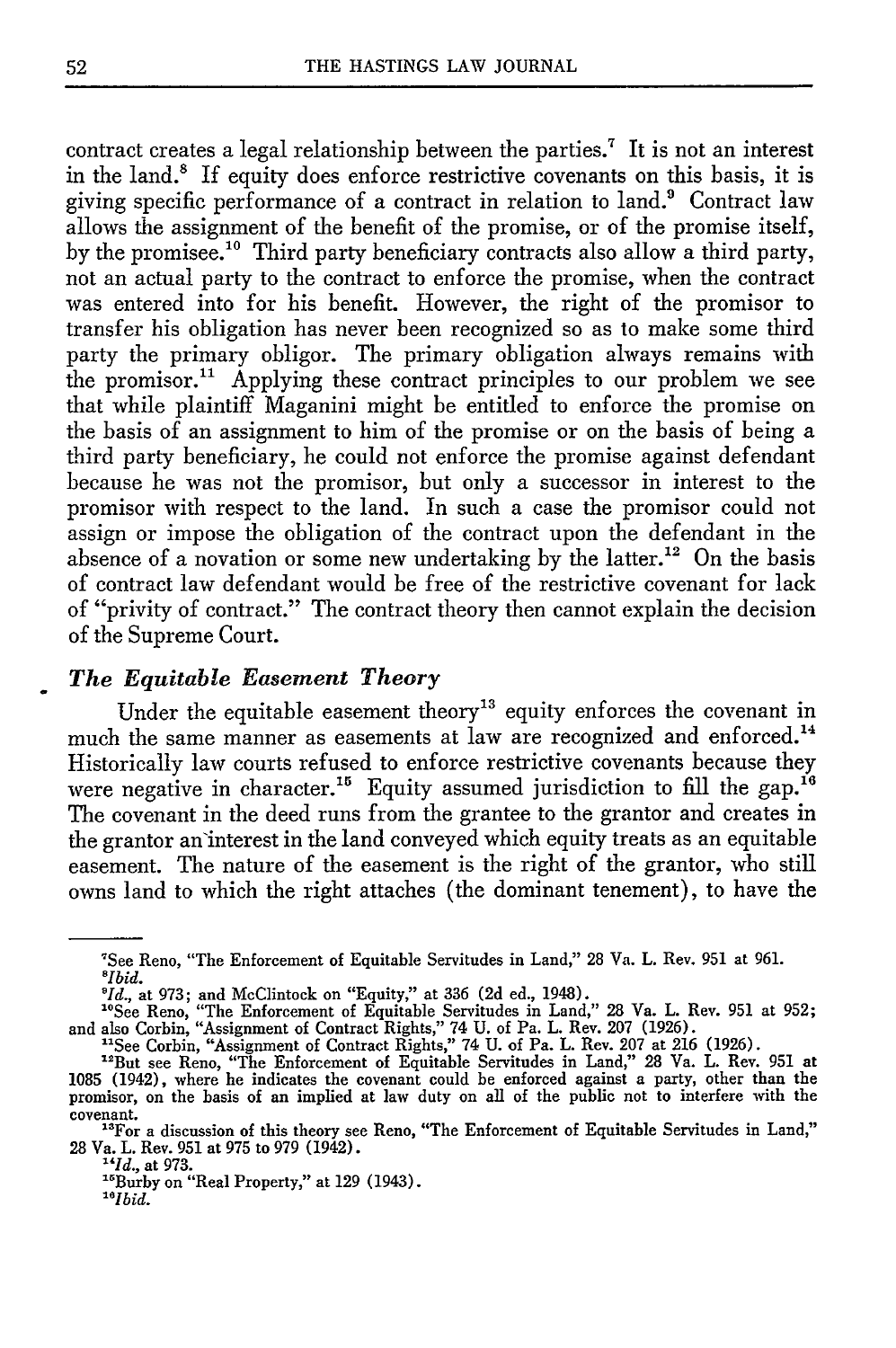grantee-covenantor's land (the servient tenement) not used for certain purposes. There is a duty on the owner of the servient land not to interfere with the right held by the owner of the dominant tenement. This means that at the time of conveyance of the first lot a right is created in all remaining lots as they are the dominant tenement. The right being appurtenant to those lots, it passes with each lot as it is conveyed,<sup>17</sup> and thus each owner of the later conveyed lots has an easement in the first lot conveyed. The easements in the later conveyed lots are not created till they are conveyed, so the dominant estate, as to these later conveyed lots, will not include the lot first conveyed. The prior grantee will have no easement in lots later conveyed as there is "no privity of estate."<sup>18</sup> This situation could be corrected by the grantor conveying to the first grantee, and all prior grantees, an easement in the lands retained by the grantor. This could probably be done by a covenant by the grantor to restrict the use of the land remaining in his possession. Where this is done it can be said that mutual reciprocal easements are created.'" By doing this the grantor makes the retained land a servient tenement and the land granted becomes a dominant tenement. This should be done in express terms in the deed as easements are implied at law only in case of strict necessity.<sup>20</sup> Applying this analysis to our facts there could be no dominant tenement held by Maganini because his land was conveyed prior to the defendant's. This theory then does not explain the enforcement of the covenant in the Connecticut case unless the deeds clearly contain mutual reciprocal easements. In the absence of express mutual reciprocal easements, if this theory actually was relied upon by the court it must be that equity in adopting the legal theory of easements, also implies mutual reciprocal easements where they wouldn't be implied at law. That may be what the court is doing by implication when it finds the Maganini lot is part of a uniform plan. It is more likely, however, that the trial court was relying on this theory in denying Maganini relief after finding his lot was not part of the development.

### *The Unjust Enrichment Theory*

The unjust enrichment theory originated with the case of *Tulk* v. *Moxhay*,<sup>21</sup> the first case in which a restrictive covenant was enforced. The theory is that the grantor conveys the land to the grantee in consideration for

*16 Id.,* at **975** to 979.

<sup>&</sup>lt;sup>17</sup>See Reno, "The Enforcement of Equitable Servitudes in Land," 28 Va. L. Rev. 951 at 977 to **978** (1942).

<sup>&</sup>quot;°See Burby on "Real Property," at 134 to 137; and McClintock on "Equity," at 341 to 344 **(2d** ed., 1948).

<sup>&</sup>quot;See Burby on "Real Property," at **85.**

**<sup>12</sup>** Phillips 774,41 **Eng.** Rep. 1143 (High Ct. of Ch., 1848).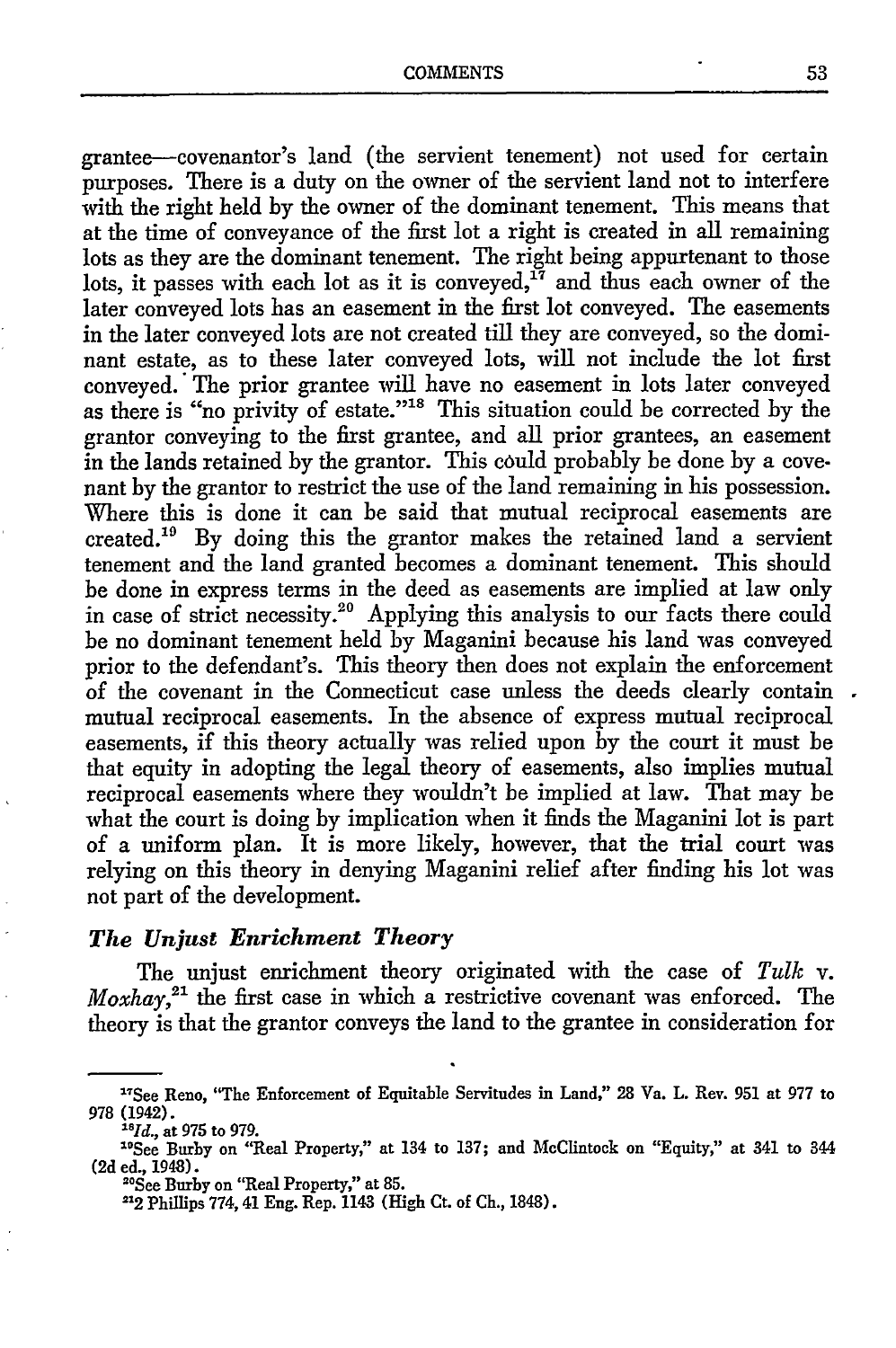a lower purchase price plus the covenant from the grantee that he will restrict his use of the land. This covenant is a contract,  $\tilde{z}^2$  and as we have seen, it would only be enforceable against the covenantor because the obligation of the contract is not assignable. So the covenantor could convey the land to a third person who would take the land free of the restriction. According to this theory the covenantor would get a higher price for the land free of the restriction. The result would be the covenantee could not enforce the restriction, and the covenantor would make a profit on the transaction. This would be unjust and inequitable to the grantor. So equity took jurisdiction to enforce the restriction against any third party who purchased the land with notice of the restriction. Under this theory, notice to the purchaser is important, and the intent of such a purchaser as to whether he considers himself bound by the covenant or not would seem to have very little to do with the enforcement of the covenant. This theory, in effect, creates an equitable interest in the grantor in the land conveyed which the grantor or his assigns can enforce.<sup>23</sup> This equitable interest, however, can be cut off by the sale of the land to a bona fide purchaser for value without notice.<sup>24</sup> In the Connecticut case, assuming adequate notice, both plaintiffs could enforce the covenant, as the promise could be assigned, and the defendant would be bound by the covenant by reason of taking the land with notice. Constructive notice is all that is required. There is one criticism of this theory. That is that the land is probably worth more with the covenant on it than it is without the covenant. This is true at least as to those purchasers who will pay a premium to get a home or lot in pleasant surroundings with the assurance that the area will be kept that way. Notice that in this Connecticut case the value of both of the plaintiffs' land will depreciate if the covenant is not enforced. This fact substantiates the criticism and shows the reason given for this theory isn't present there.

# *The Tract Development Theory*

Any one of the foregoing theories may explain why a restrictive covenant is enforceable or not enforceable in a particular situation. They are the theories relied upon in the absence of a tract development, which is a special fact situation. The problem in the Connecticut case arises out of a tract development and the court is relying upon a new theory which could be called the tract development theory. That this is the theory relied upon **by** the Supreme Court is apparent from the general rule the court states:<sup>25</sup> that

<sup>&</sup>quot;See Reno, "The Enforcement of Equitable Servitudes in Land," **28** Va. L. Rev. **951** at **971** (1942). *-'Ibid.*

<sup>&</sup>quot;See McClintock on "Equity," at **336.** "Maganini et al. v. Hodgson, *supra,* note **1,** at 804.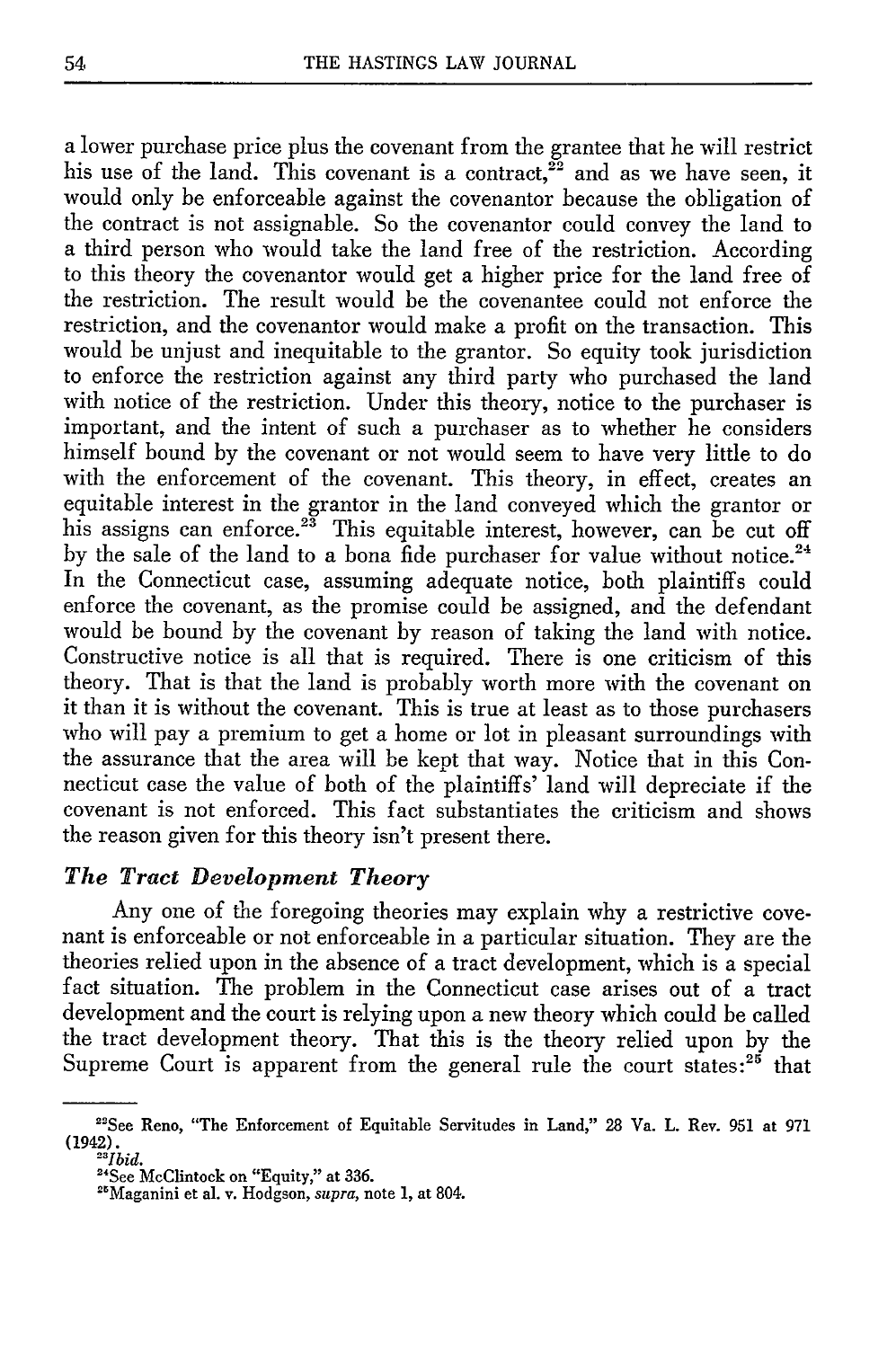where there is a general scheme of development whereby a tract of land is divided into lots which are sold by deeds containing substantially uniform restriction then any grantee may enforce the restrictions against any other grantee. To support this statement the court cites several cases, including *De Gray v. Monmouth Beach Club House Co.26* That case is the leading case on this theory and is cited by a multitude of cases throughout the United States. An analysis of the rule set out in the *De Gray* case is in order for the purpose of comparing this theory with the others. The essential elements of the rule<sup>27</sup> can be arranged as follows:

- 1. There must be a general scheme or plan of development adopted and made public by the developer.
- 2. That plan must contemplate a restriction as to the uses to which the buildings or lots may be put, such restrictions being put in a covenant inserted in each deed to a purchaser. 3. It must appear by the writings or surrounding circumstances that the
- restrictions on each lot are intended for the benefit of all the other lots, and that each purchaser is to have the benefit of and be subject to the restrictions.
- 4. If the above elements are present then any purchaser and his assigns may enforce the covenant against any other purchaser and his assigns if the latter purchaser bought with knowledge of the scheme and the covenant was part of the subject matter of his purchase.

The court in the  $De$   $Gray$  case indicates<sup>28</sup> that it is enforcing an "equity" which it says seems to spring from a presumption that each purchaser paid an enhanced price for his land in reliance upon the carrying out of the plan or scheme, and that while one purchaser is bound by and observes the covenant it would be inequitable to allow any other purchaser in the tract to violate the covenant. This presumption is just the reverse of the unjust enrichment theory but it achieves the same result by creating a situation in which equity will act to prevent injustice. This theory probably rests upon a policy idea that it is in the public interest to foster the development of pleasant, quiet and healthy residential areas by private means. If this is true then the court is enforcing the plan or scheme<sup>25</sup> more than it is enforcing a covenant, or a contract, or an interest in land. **If** the courts are acting according to the policy above suggested then this theory parallels very closely the development of zoning ordinances which are based upon an exercise of

**<sup>2050</sup> N. J. Eq.** 329, 24 **A. 388 (1892),** affirmed **67 N. J. Eq. 731,** 63 **A. 1118** (1904).

*<sup>&</sup>quot;Id.,* at 340.

<sup>&</sup>lt;sup>28</sup>Id., at 339.<br><sup>29</sup>In Schmidt v. Palisade Supply Co. et al., 84 A. 807 (Ct. of Ch. of N. J., 1912) a tract development, the restrictions were enforced against purchasers of land ostensibly within the development but not actually owned by the developer at the time of the conveyances to the plaintiffs. The developer later acquired the defendant's land, subdivided it, conveying to defendants. The implica- tion of this would seem to be the court was enforcing the scheme or plan advertised rather than enforcing the restrictions on some other recognized basis.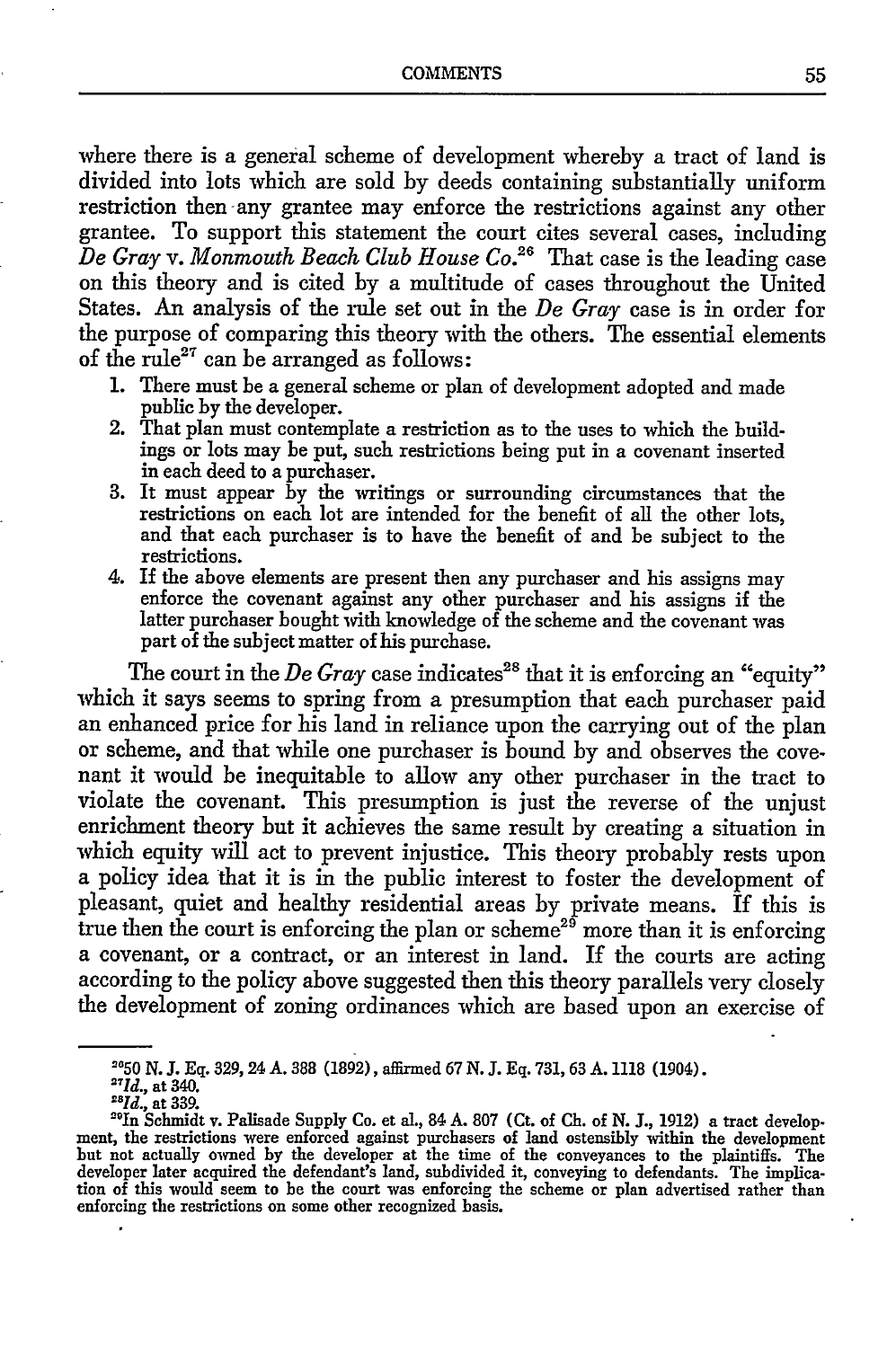the state's police power to protect the health, safety, and welfare of the community. Applying this theory to the Connecticut case, it is easy to see why plaintiff Maganini was properly allowed to enforce the restriction once the court determined that his lot is within the tract development.

California<sup>30</sup> recognizes the tract development theory but does not follow it to the same extent as the *De Gray* case. The leading case in California is *Werner v.*  $Graham$ *<sup>31</sup>* That case was a suit to quiet title to land as to restrictions expressed in plaintiff's deed. The defendants were all owners of land in the same tract. The land had been divided by a developer into more than 100 lots. A map had been recorded, but it did not include a declaration of restrictions. The deeds, however, all contained uniform restrictions as to the use of each lot, clearly indicating a general scheme of development. The developer orally representd to each purchaser that he was exacting the same restrictions from all purchasers. The developer had given plaintiff a quitclaim deed of any interest he had retained in plaintiff's land while 16 lots were still left unconveyed by the developer. The defendants were in three groups. First, prior purchasers to plaintiff; second, those who purchased after plaintiff, but before the developer had given plaintiff the quitclaim deed; and third, the purchasers of the **16** lots. The trial court had held the plaintiff was bound by the restrictions, but the Supreme Court of California held he was free of the restrictions as to all of the defendants. The reasoning of the court was that as to the first group, the prior purchasers, there was no privity of contract nor privity of estate. As to the third group the court said the developer had released any interest he had held in respect to those 16 lots, so their purchasers got no interest. As to the second group, the court treated it on the basis of a possible tract development and held there could be no enforcement on that basis either. The court said<sup>32</sup> that to have an enforceable restriction there must be, in the deed itself, a clear expression of the intent of both the grantor and the grantee to restrict the lot conveyed as part of a general scheme or plan. The court said it would look only to the deed, or a declaration of restrictions recorded and made part of the deed by reference, in ascertaining the mutual intent of the parties, and the existence of a common scheme or development. Here lies the main difference between the *Werner* case and the *De Gray* case. In the latter the court can look to surrounding circumstances in determining whether there was a common scheme of development. The California court in the *Werner* case also indicates there must be a clear showing in the deed of what land is intended as the dominant

<sup>&</sup>quot; 0See Burby, "Land Burdens in California: Equitable Land Burdens," **10** So. Calif. L. Rev. 281 **(1937).**

**<sup>&</sup>quot;** 181 Cal. 174, **183** P. 945 **(1919).**

*<sup>32-</sup>Id.,* at 182.